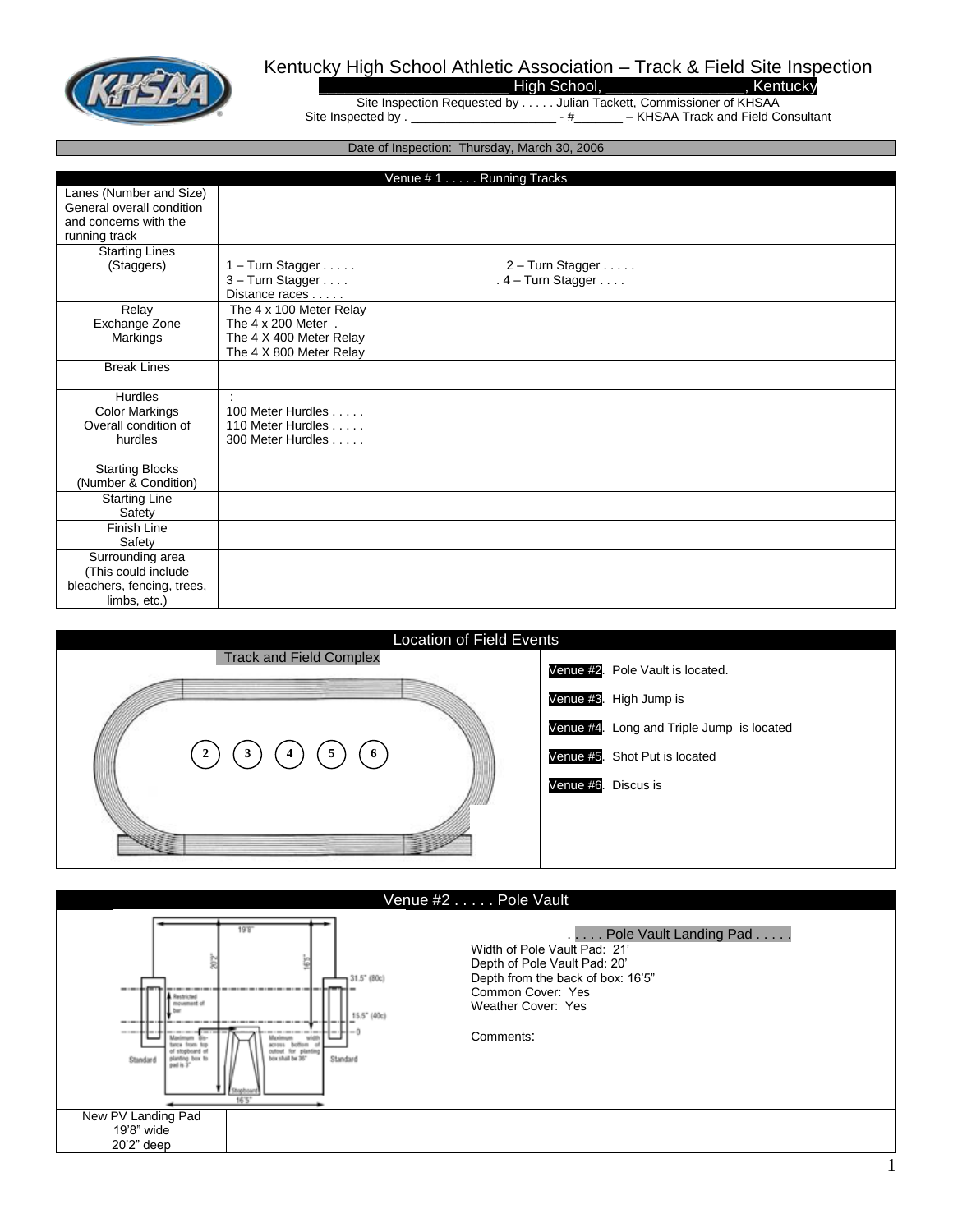| 16'5" back of box                        |                                                                                                                                                                                                                                                                                                                         |
|------------------------------------------|-------------------------------------------------------------------------------------------------------------------------------------------------------------------------------------------------------------------------------------------------------------------------------------------------------------------------|
| <b>Vaulting Box</b>                      |                                                                                                                                                                                                                                                                                                                         |
| <b>Zero Point Markings</b>               |                                                                                                                                                                                                                                                                                                                         |
| Runway<br>130'0"                         |                                                                                                                                                                                                                                                                                                                         |
| Standards / Crossbars<br>$13'8" - 14'8"$ |                                                                                                                                                                                                                                                                                                                         |
| $Bar - 14'10"$                           |                                                                                                                                                                                                                                                                                                                         |
| Weigh in Athletes                        | It is pointed out that the <b>host school is responsible</b> to provide scales for the KHSAA Meet Official to weigh all the<br>vaulters before each competition. It is highly recommended that each coach weigh his or her vaulters weekly to<br>assure that they are legal for the vaulting poles that they are using. |
| Coaching Box                             |                                                                                                                                                                                                                                                                                                                         |
| Area surrounding the Pole<br>Vault Venue |                                                                                                                                                                                                                                                                                                                         |
| Pole Vault Venue<br>(General Notes)      |                                                                                                                                                                                                                                                                                                                         |



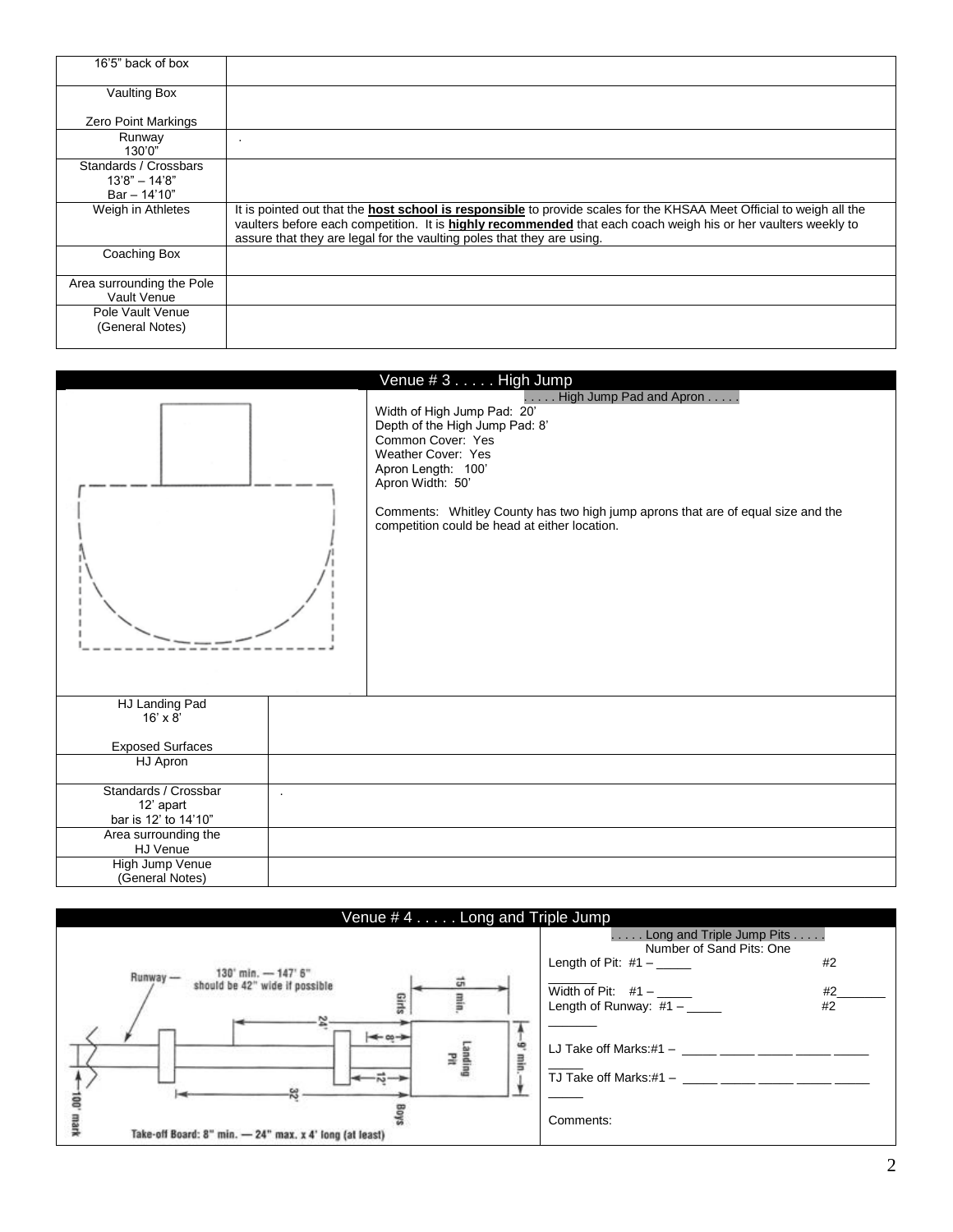| Landing Pit                     |  |
|---------------------------------|--|
| <b>Take Off Marks</b>           |  |
| LJ - (8' and 12')               |  |
| $TJ - (28'$ and $32'')$         |  |
| And the Runway                  |  |
| Sand Pit                        |  |
| Condition                       |  |
| Area around the Long and Triple |  |
| Jump Pit(s)                     |  |
| Long and Triple Jump            |  |
| Venue                           |  |
| (General Notes)                 |  |



![](_page_2_Figure_2.jpeg)